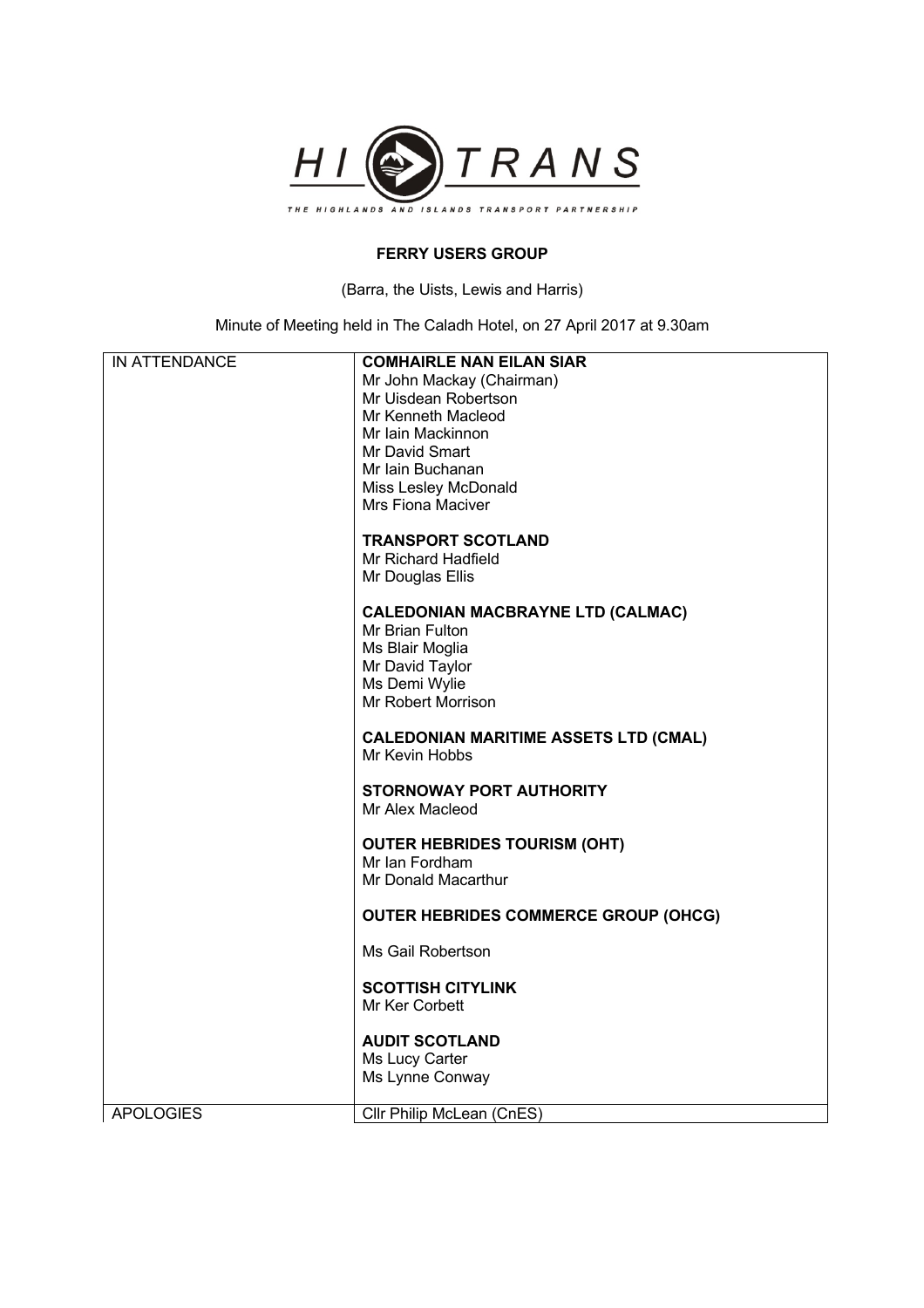|  | Alan MacKenzie (VisitScotland)        |
|--|---------------------------------------|
|  | David Summers (Highland Council)      |
|  | Rachel Mackenzie (HIE)                |
|  | DR MacLeod (RHA)                      |
|  | Kevin Peach (Ullapool Port Authority) |
|  | Ms Catherine Macdonald (CnES)         |
|  | Mr Neil Macrae (HITRANS)              |
|  |                                       |
|  |                                       |

| $\mathbf{1}$   | Minute                                                                               | The Minute of Meeting of 5 September 2016 was approved.                                                                                                                                                                                                                                                                                                                                                                                                                                                                                                                                                                                                                                                                                                                                                                                                                                             |
|----------------|--------------------------------------------------------------------------------------|-----------------------------------------------------------------------------------------------------------------------------------------------------------------------------------------------------------------------------------------------------------------------------------------------------------------------------------------------------------------------------------------------------------------------------------------------------------------------------------------------------------------------------------------------------------------------------------------------------------------------------------------------------------------------------------------------------------------------------------------------------------------------------------------------------------------------------------------------------------------------------------------------------|
| $\overline{2}$ | <b>Matters Arising</b>                                                               | Uisdean Robertson highlighted that the cancellation policy had not<br>yet been circulated.                                                                                                                                                                                                                                                                                                                                                                                                                                                                                                                                                                                                                                                                                                                                                                                                          |
|                |                                                                                      | <b>Action</b> – It was agreed that CalMac representatives would check<br>up on this.                                                                                                                                                                                                                                                                                                                                                                                                                                                                                                                                                                                                                                                                                                                                                                                                                |
|                |                                                                                      | Richard Hadfield drew attention to item 5 of the Minute and<br>indicated that it should read Ardrossan - Brodick.                                                                                                                                                                                                                                                                                                                                                                                                                                                                                                                                                                                                                                                                                                                                                                                   |
|                | Matters<br>Arising not on<br>Agenda                                                  | There were no other matters arising.                                                                                                                                                                                                                                                                                                                                                                                                                                                                                                                                                                                                                                                                                                                                                                                                                                                                |
| 3              | Performance<br>Audit<br>of<br>Scottish<br>Government<br><b>Funded Ferry Services</b> | Lucy Carter gave a presentation on the Ferries Performance<br>Audit. The Presentation highlighted that the overall aim of the<br>audit was to assess whether investment in lifeline ferry services<br>was providing value for money. Evidence of progress to date was<br>detailed in the Presentation and it was anticipated that<br>conclusions drawn from the evidence would be completed in May<br>2017 with the findings of the audit due to be published on 19<br>October 2017.                                                                                                                                                                                                                                                                                                                                                                                                                |
|                |                                                                                      | Action - Lucy Carter and Lynne Conway to take back to the Audit<br>Scotland team the suggestion of community engagement with the<br>smaller islands and the possibility of consultation with a wider<br>range of fora e.g. tourism sector.                                                                                                                                                                                                                                                                                                                                                                                                                                                                                                                                                                                                                                                          |
| 4              | Ferry<br>Procurement<br>Review                                                       | Mr Ranald Robertson, Partnership Director, submitted a Report<br>providing an update on the announcement of a review to be<br>undertaken into procurement process and state aid requirements<br>for the future funding of Scottish Government ferry services. The<br>Report stated that the Review would ensure the continued<br>provision of safe, efficient and effective ferry services that met the<br>needs of island and remote rural communities and which provided<br>value for money to the tax payer. The Review would look in detail<br>at the implications of the Commission's response on future<br>tendering, the Teckal exemption and State aid rules. There would<br>be engagement with key stakeholders during the process and the<br>Review would be overseen by the Minister for Transport and the<br>Islands.<br>Transport Scotland intended to hold five consultation meetings |
|                |                                                                                      | with one in Stornoway. However, it was felt that it would be<br>preferable to hold two meetings within the Western Isles.                                                                                                                                                                                                                                                                                                                                                                                                                                                                                                                                                                                                                                                                                                                                                                           |
|                |                                                                                      | Action - Invitations to the consultation meetings would be sent<br>out to relevant stakeholders.                                                                                                                                                                                                                                                                                                                                                                                                                                                                                                                                                                                                                                                                                                                                                                                                    |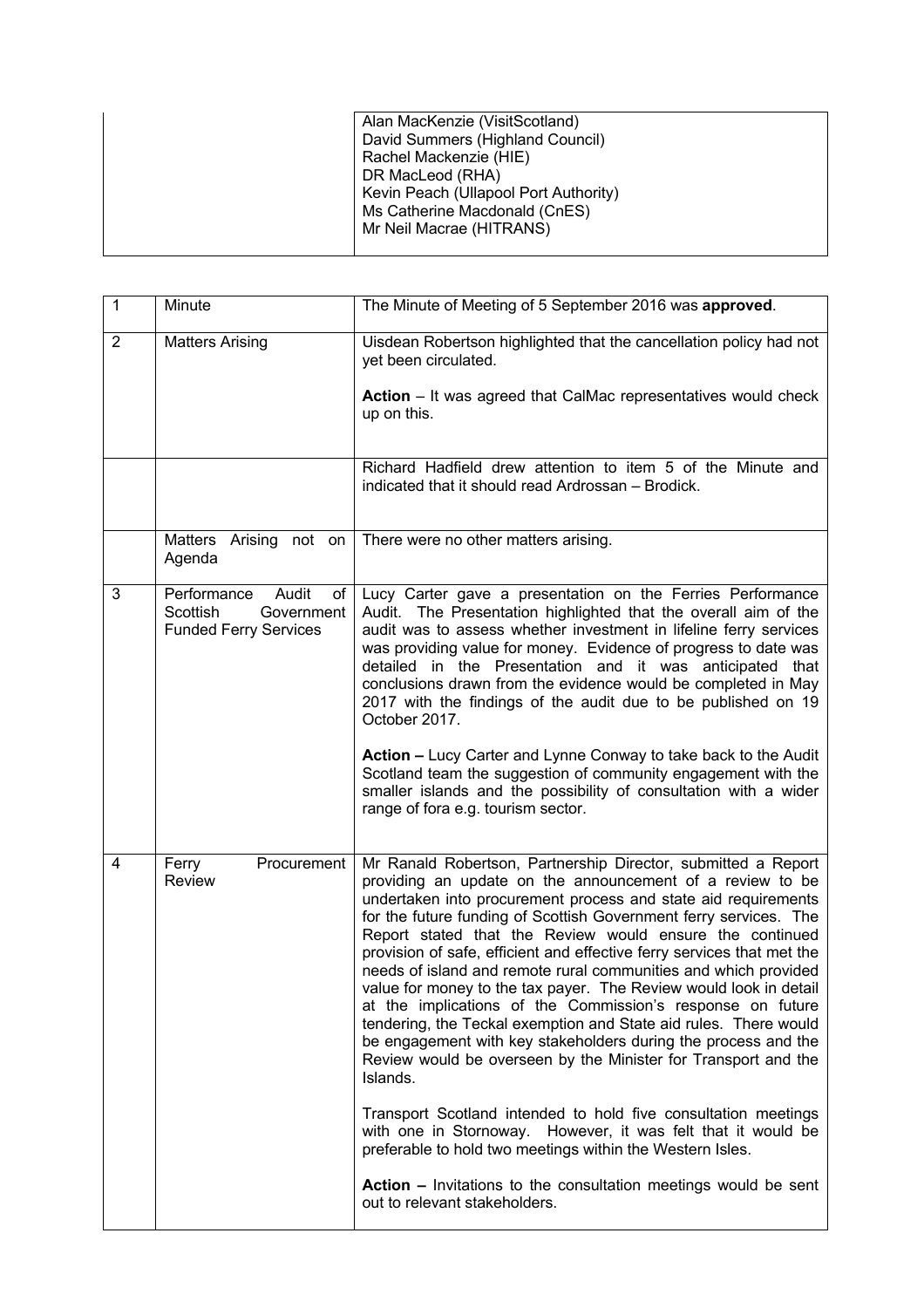| 5 | Caledonian<br>MacBrayne<br>Operational<br>and<br>Performance Update | Robert Morrison gave a presentation providing an update on<br>operations and performance. A service overview on all routes<br>was provided in the Presentation. It was indicated that there<br>would be two phases of improvement to the current format for<br>reporting. Phase 1 would see Timetabled Performance published<br>to the web on a daily basis and Phase 2, in respect of contractual<br>performance, the production of Community Specific Packs to be<br>trialled firstly with Arran -Islay and then the Uig-Tarbert-<br>Lochmaddy routes with a hope to roll out across the network if it<br>proved to be successful. |
|---|---------------------------------------------------------------------|--------------------------------------------------------------------------------------------------------------------------------------------------------------------------------------------------------------------------------------------------------------------------------------------------------------------------------------------------------------------------------------------------------------------------------------------------------------------------------------------------------------------------------------------------------------------------------------------------------------------------------------|
|   |                                                                     | Members were afforded the opportunity to ask questions of Mr<br>Morrison.                                                                                                                                                                                                                                                                                                                                                                                                                                                                                                                                                            |
|   |                                                                     | Ms Gail Robertson (OHCG) requested separate figures in respect<br>of the Uig-Tarbert-Lochmaddy route.<br>Action - Robert Morrison to provide.                                                                                                                                                                                                                                                                                                                                                                                                                                                                                        |
|   |                                                                     | Mr Uisdean Robertson mentioned that when passengers were<br>required to use the lift on the Sound of Harris vessel it required<br>two members of the crew to oversee. This could cause delays<br>particularly when there is a high volume of elderly/infirm<br>passengers.<br>Action - Robert Morrison would monitor the situation and record<br>statistics for analysis.                                                                                                                                                                                                                                                            |
|   |                                                                     | Ian Fordham requested details of historic tidal restricted sailings to<br>compare with current figures.<br>Action - Robert Morrison would provide a comparison.                                                                                                                                                                                                                                                                                                                                                                                                                                                                      |
|   |                                                                     | Ms Gail Robertson highlighted that the Uig-Lochmaddy route was<br>already seeing delays due to the volume of traffic and the short<br>time allowed for the turn-around of the sailings.<br>Action - Robert Morrison would closely monitor the situation.                                                                                                                                                                                                                                                                                                                                                                             |
| 6 | Ferry Availability<br>Study<br>Update                               | Mr Neil Macrae Partnership Manager submitted a Report<br>providing an update on the Draft Ferry Availability Review. A<br>Draft Summary of the work undertaken by Outer Hebrides<br>Tourism for the period April - October 2016 for sailings serving<br>the islands of Lewis, Harris, North Uist, South Uist, Barra, Mull,<br>Coll, Tiree, Islay and Skye was detailed in the Report. The results<br>showed that all routes studied had experienced significant levels<br>of sailings becoming unavailable to book online (UTOB) with the<br>majority of those monitored showing a minimum of 30% UTOB<br>sailings over the period.  |
|   |                                                                     | It was stated in the Report that it was proposed to not carry out a<br>similar study during 2017 as there had been the adoption of a<br>strategic approach to future network planning of ferry services and<br>supporting infrastructure for the Clyde and Hebrides Ferry service<br>(CHFS) contract together with commitments from CalMac to<br>improve ticketing and booking systems.                                                                                                                                                                                                                                              |
|   |                                                                     | Donald Macarthur provided an update at the meeting on the<br>statistical information.                                                                                                                                                                                                                                                                                                                                                                                                                                                                                                                                                |
|   |                                                                     | Ian Fordham expressed a desire to meet with CalMac to discuss a<br>more efficient way to collect the data required.                                                                                                                                                                                                                                                                                                                                                                                                                                                                                                                  |
|   |                                                                     | Brian Fulton thanked Donald and everyone that had been involved<br>in the large task of pulling together all the information for the ferry                                                                                                                                                                                                                                                                                                                                                                                                                                                                                           |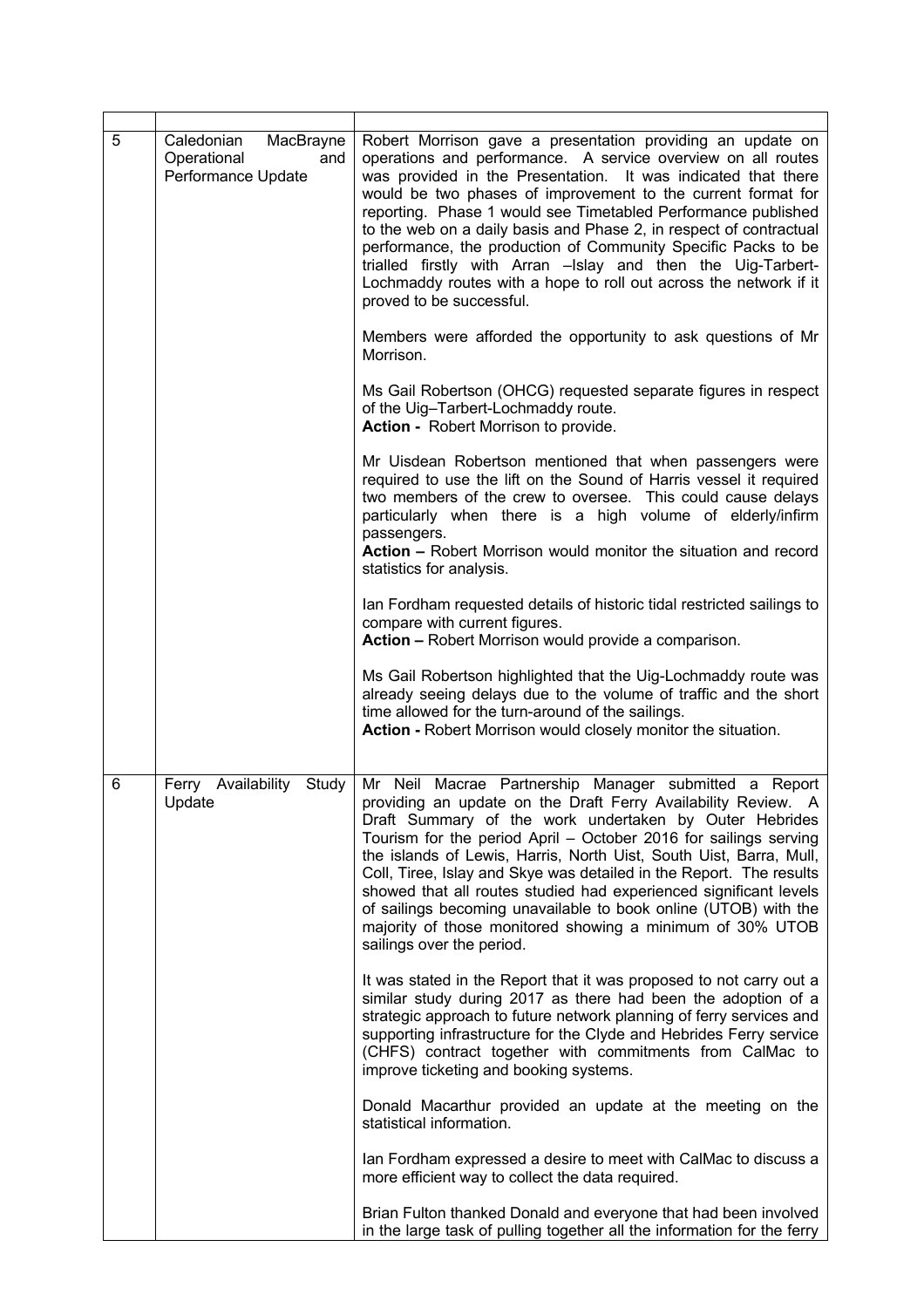|                |                                                        | availability study.                                                                                                                                                                                                                                                                                                                                                                                                                                                     |
|----------------|--------------------------------------------------------|-------------------------------------------------------------------------------------------------------------------------------------------------------------------------------------------------------------------------------------------------------------------------------------------------------------------------------------------------------------------------------------------------------------------------------------------------------------------------|
|                |                                                        | <b>Action - The update was noted.</b>                                                                                                                                                                                                                                                                                                                                                                                                                                   |
| $\overline{7}$ | 2018<br>CalMac<br>Summer<br><b>Timetable Proposals</b> | Demi Wylie gave a presentation on the CalMac CHFS2 Timetable<br>Process. The Presentation intimated that the deadline for the<br>timetables to be published and open for bookings was 30 April for<br>the winter timetable and 31 October for the summer timetable. An<br>overview of the summer 2018 consultation was provided together<br>with a breakdown of the processes to be followed.<br>Members were afforded the opportunity to ask questions of Ms<br>Wylie. |
|                |                                                        | Action - lain Mackinnon agreed to forward the current<br>consultation on this occasion but suggested that stakeholders be<br>contacted directly for future consultation.                                                                                                                                                                                                                                                                                                |
| 8              | Vessel<br>Replacement<br>Deployment Plan               | Richard Hadfield gave a presentation on the Vessel Replacement<br>and Deployment Plan (VRDP) (2015 and 2016). The 2015 Annual<br>Report had been published in December 2016 and work on the<br>2016 Annual Report was underway and would be shared, along<br>with 2015 data, once it had been finalised in a sharable format.                                                                                                                                           |
|                |                                                        | The VRDP 2014 implementation had resulted in two major<br>shoreside<br>constructed<br>and<br>infrastructure<br>vessels<br>being<br>requirements being assessed and addressed at Brodick-<br>Ardrossan and Uig, Tarbert and Lochmaddy.                                                                                                                                                                                                                                   |
|                |                                                        | Conclusions from the VRDP 2015 included:                                                                                                                                                                                                                                                                                                                                                                                                                                |
|                |                                                        | Peak season capacity pressure on Ardrossan- Brodick<br>and Uig- Tarbert-Lochmaddy would be partly mitigated by<br>the delivery of new vessels;                                                                                                                                                                                                                                                                                                                          |
|                |                                                        | Cascade effects would enable additional<br>capacity<br>elsewhere; and                                                                                                                                                                                                                                                                                                                                                                                                   |
|                |                                                        | four priorities for further assessment work had been<br>identified.                                                                                                                                                                                                                                                                                                                                                                                                     |
|                |                                                        | Members were afforded the opportunity to ask questions of Mr<br>Hadfield.                                                                                                                                                                                                                                                                                                                                                                                               |
|                |                                                        | <b>Action - The update was noted.</b>                                                                                                                                                                                                                                                                                                                                                                                                                                   |
| 9              | Public<br>Integrated<br><b>Transport Update</b>        | Dave Smart provided an update on Integrated/Public Transport.<br>In relation to the Ullapool-Inverness link it was proposed to<br>continue on the same basis as last year running an unplanned<br>duplicate coach if bookings were full 48 hours in advance of<br>There was a need to continue raising public<br>departure.<br>awareness of the requirement to book at least 48 hours in<br>advance.                                                                    |
|                |                                                        | Robert Morrison said that CalMac would continue to work with<br>Citylink on this issue and it was suggested that an information<br>note could be added onto the website booking form to highlight<br>the need to book in advance.                                                                                                                                                                                                                                       |
|                |                                                        | Ian Fordham raised the issue with the Glasgow-Oban Scotrail link<br>bicycle capacity and the effect it was having on the growing<br>number of cyclists that wanted to enjoy cycling in the Highlands                                                                                                                                                                                                                                                                    |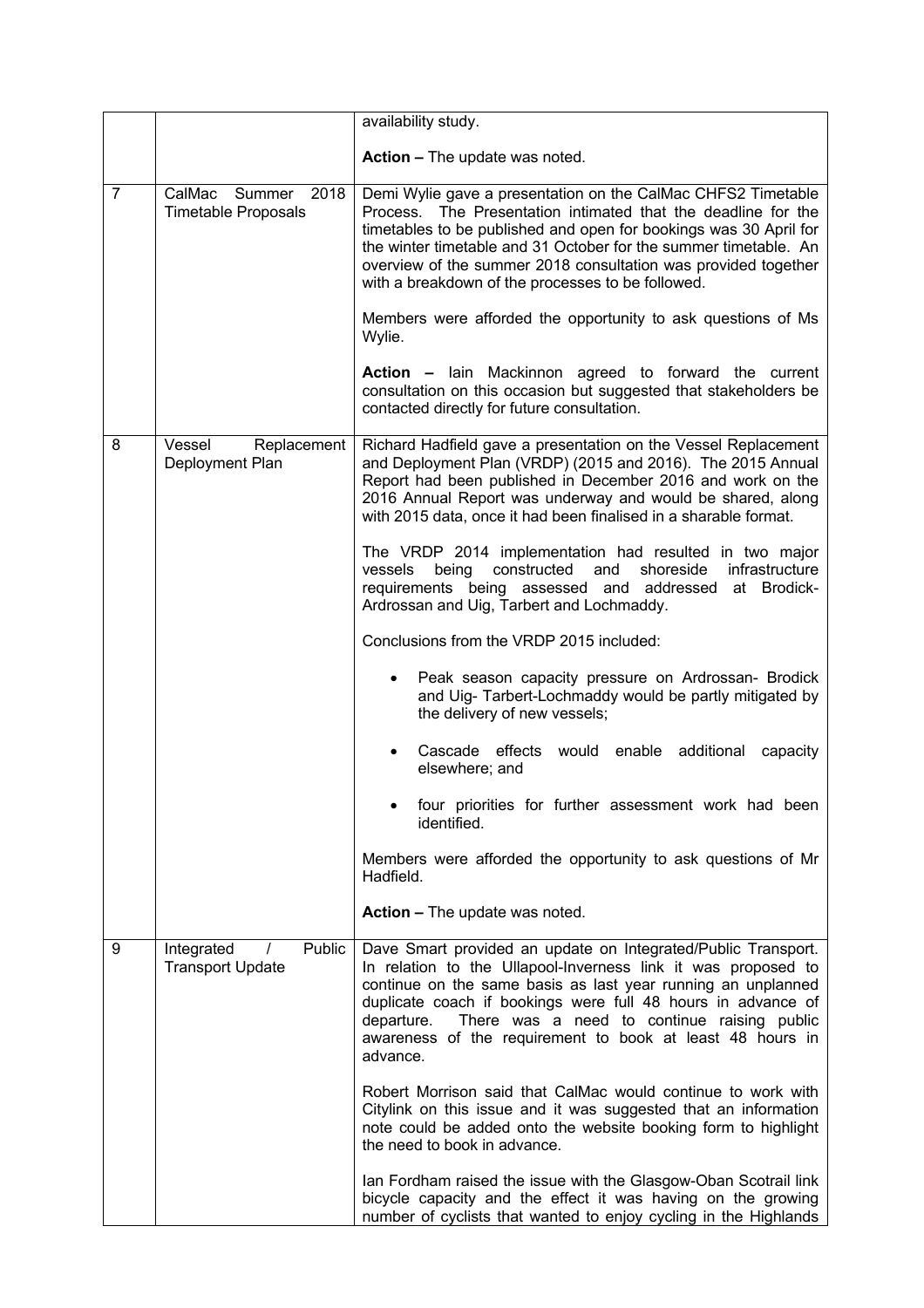| and Islands.                                                                                   |
|------------------------------------------------------------------------------------------------|
| Uisdean Robertson highlighted that there had been little progress<br>on the Uig-Inverness link |
| <b>Action –</b> David Smart would look into the transport links at Uig.                        |